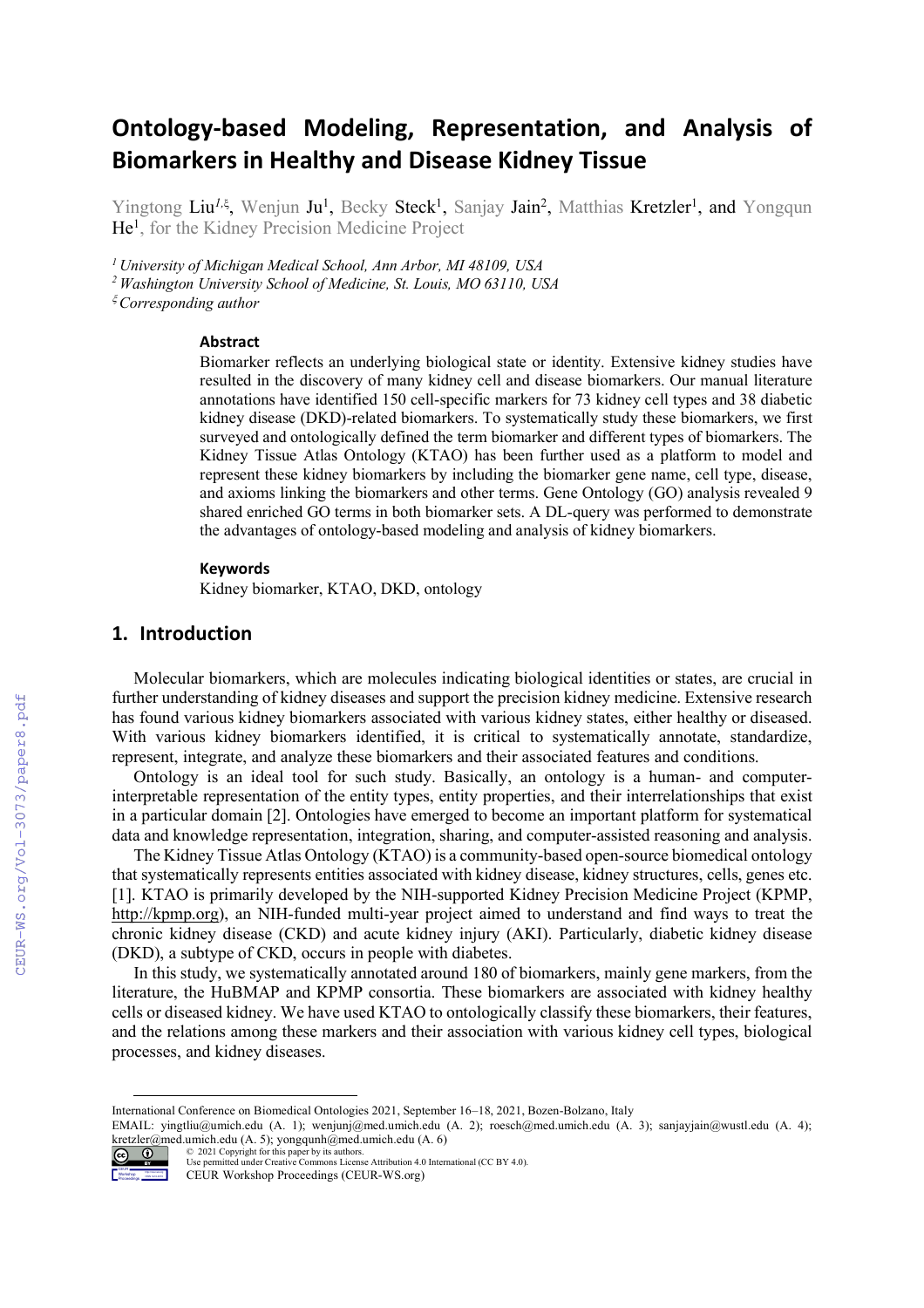### **2. Methods**

# **2.1. Data Collection and Annotations**

Two types of kidney biomarkers, normal kidney cell lineage biomarkers and diabetic kidney disease (DKD) were compiled from different resources. The normal cell type lineage biomarkers were obtained from the literature including our recent KPMP publication [2] and The Human BioMolecular Atlas Program (HuBMAP) (https://commonfund.nih.gov/hubmap) reference ASCT+B data [3]. A number of biomarkers were derived from single cell sequencing studies based on statistical cut off's and in some cases automated tools such as those in Seurat package (https://satijalab.org/seurat/) to label the cell types and the most significant markers [4, 5]. DKD protein biomarkers were collected mainly from a review article [6]. The selection criterion for a non-invasive DKD biomarker is its being reported in at least one non-high throughput research article using human patients' samples. Our study focused on the collection and analysis of DKD protein biomarkers. All the results are based on rigorous experiment design and statistical analysis [2]. The manual curation confirms and picks the ones seen in multiple technologies and across species and validations where possible.

# **2.2. KTAO Biomarker Modeling, Representation and DL Query**

Gene and protein markers are modeled. Genes and proteins are presented using the Ontology of Genes and Genomes (OGG) and Protein Ontology (PR). IDs were retrieved by using Ontobee (http://ontobee.org). Biomarker-related relations were defined to generate new axioms that semantically link gene/protein biomarkers and cell types (or diseases). Such axioms were built up using Ontorat [7]. The Description Logic (DL) queries were performed using DL Query plugin of Protégé 5.0 (beta 15, https://protege.stanford.edu/). After reasoning of the KTAO with the ELK reasoned (https://www.cs.ox.ac.uk/isg/tools/ELK/), DL queries were performed on biomarkers.

# **2.3. GSEA Analysis on Gene Markers and Incorporation to KTAO**

For functional analysis of our collected gene markers, a gene set enrichment analysis (GSEA) was performed using the DAVID Bioinformatics Resources (https://david.ncifcrf.gov/tools.jsp). The default DAVID background was applied for analysis of enriched biological processes, cellular components and molecular functions as defined by the Gene Ontology (GO). The p-value  $\leq 0.05$  after FDR adjustment was used as the cutoff. These GO terms were retrieved by using Ontobee. The axiom relations between gene markers and GO biological processes and molecular functions are defined using the Relation Ontology (RO) [8] terms '*participates in*' and '*has participant*', and the axiom relation between genes and GO cellular components are defined using '*has part*' and '*part of*'. These corresponding axioms in KTAO were established using Ontorat [7].

# **3. Results**

# **3.1. Kidney Biomarker Collection and Representation**

Our kidney biomarker collection focused on the branches: kidney cell lineage biomarkers and DKD biomarkers. Our study found a total of 150 genetic biomarkers of 72 kidney cell lineage types using the method defined in the Methods section. Meanwhile, we collected a total of 38 DKD protein biomarkers. For each of these biomarkers, we have included at least one peer-reviewed publication. Note that our non-exhaustive collections are likely incomplete and have not included those markers identified from high throughput analyses [4, 9]. This focus on this study is primarily on the establishment of ontological modeling and knowledge representation of these biomarkers.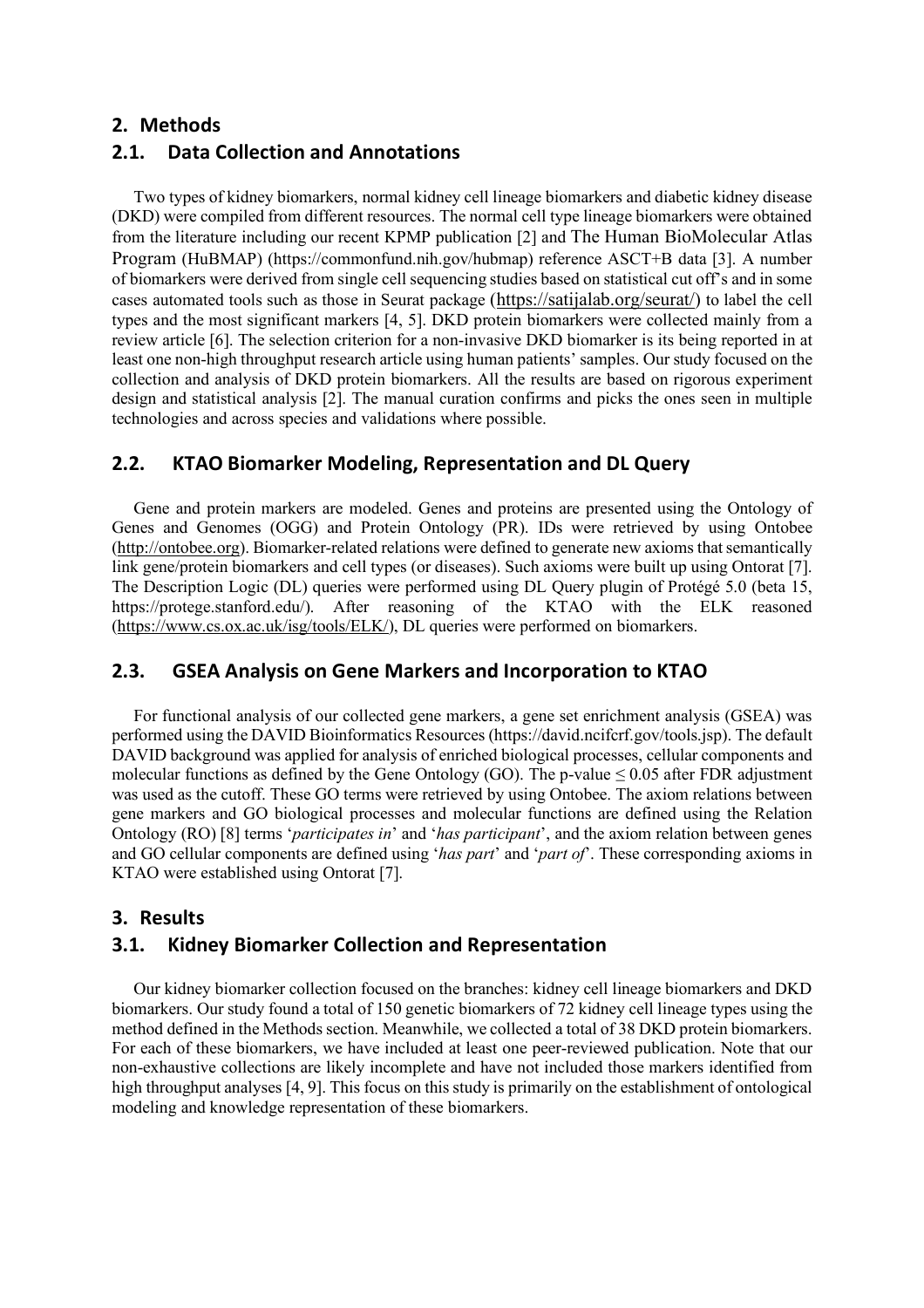#### **3.2. Ontological Definitions and Representation of Kidney Biomarkers**

There have been many definitions of biomarkers. The NIH Biomarkers and Surrogate Endpoint Working Group defined a biomarker as "A characteristic that is objectively measured and evaluated as an indicator of normal biological processes, pathogenic processes, or pharmacological responses to a therapeutic intervention" [10]. However, the term "characteristic" is vague and difficult to define ontologically. Mayeux defined biomarker as a type of "alterations in the constituents of tissues or body fluids" [11]. Biomarkers should be assessable or measurable. In a 2015 paper [12], Ceuters and Smith proposed three disjoint types of biomarkers: material biomarker, quality biomarker, and process biomarker. As the bearers of various dispositions, material entities can be measured. However, processes and qualities do not have assessable dispositions based on the Basic Formal Ontology (BFO). Therefore, it appears difficult to assess biomarkers as processes and qualities using the BFO framework. It also appears that the 2015 proposal of the three-type biomarker classification has not been adopted in the ontology community.

In our study, we define biomarker as a material entity only, and we do not consider quality or process as a biomarker. Meanwhile, the biomarker material entity has measurable qualities and processes that can be used as the indicator of some biological state. The biomarker material entity has measurable dispositions for a specific state/identity, which is the basis of the material entity being the biomarker. Specifically, we have defined the term 'biomarker' in the Ontology of Precision Medicine and Investigation (OPMI) [1] as:

*biomarker = def. A material entity that has a measurable quality or process profile(s), which can be used as an indicator of an underlying biological state or identity.* 

A biomarker can be classified into different subtypes. Based on the clinical purpose of the biomarkers, there are diagnostic, predictive, prognostic, pharmacodynamic biomarkers, etc. [13]. Based on the types of the material entities, there are gene, protein, RNA, and metabolite biomarkers. Based on the restricted expression in cell types and tissues, there are cell type- and tissue-specific biomarkers. Furthermore, there are various morphological biomarkers.

As an example, decreased renal tubular cell expression and reduced urinary excretion of epidermal growth factor (EGF) has been observed in many human kidney diseases including acute kidney injury and CKD, and the EGF can serve as a biomarker for progression of these kidney diseases [14, 15]. In our definition, the urinary human EGF protein (hEGF) is a prognostic biomarker for kidney disease, and it can be used by measuring its concentration in urinary excretion. This case can be defined ontologically using the following ontological axiom:

*'urine hEGF': has\_role some ('prognostic biomarker role' and (realized\_in some 'DKD process'))*  Alternatively, we can make an equivalent axiom with a shortcut relation:

*'urine hEGF': 'has prognostic biomarker role in' some 'DKD process'*

The ontological hierarchical structure of various relevant biomarkers is shown in Figure 1A. The high level 'biomarker' term and several of its subclasses (including disease biomarker, immune biomarker and cell biomarker) were imported from the OPMI. We further defined many kidney specific biomarkers under 'kidney biomarker' in KTAO. Under 'kidney disease biomarker' are 'AKI biomarker' and 'CKD biomarker', which includes DKD biomarkers. Under 'kidney cell lineage biomarker', there are substructures of the kidney, specific cell types and different types of cell biomarkers. For example, kidney podocyte biomarker is a biomarker to the kidney podocyte cell lineage (Figure 1A). After ontology inferencing using a semantic reasoner, 4 biomarkers, NPHS1, NPHS2, PODXL and PTPRQ, were inferred to be the kidney podocyte biomarkers (Figure 1B).

Biomarker-related relations (or called object properties) were generated for new ontology axiom generations. For example, the relation '*is gene marker of cell*' semantically links a gene marker and a cell type, and the relation '*protein biomarker of disease*' links a protein biomarker with a disease. Existing relations in the RO [8] were also used. For example, all enriched GO terms associated with gene makers are connected by '*participates in*' defined in RO. For instance, NPHS1 is a kidney cell marker for podocytes (glomerular visceral epithelial cell) and a kidney disease protein marker for diabetic nephropathy. This marker is also a component of several GO-defined cellular components such as extracellular exome (Figure 1C). Each cellular component GO terms related to gene markers are also well-defined and has axiom '*has part*' to trace back to gene markers (Figure 1D). All the relations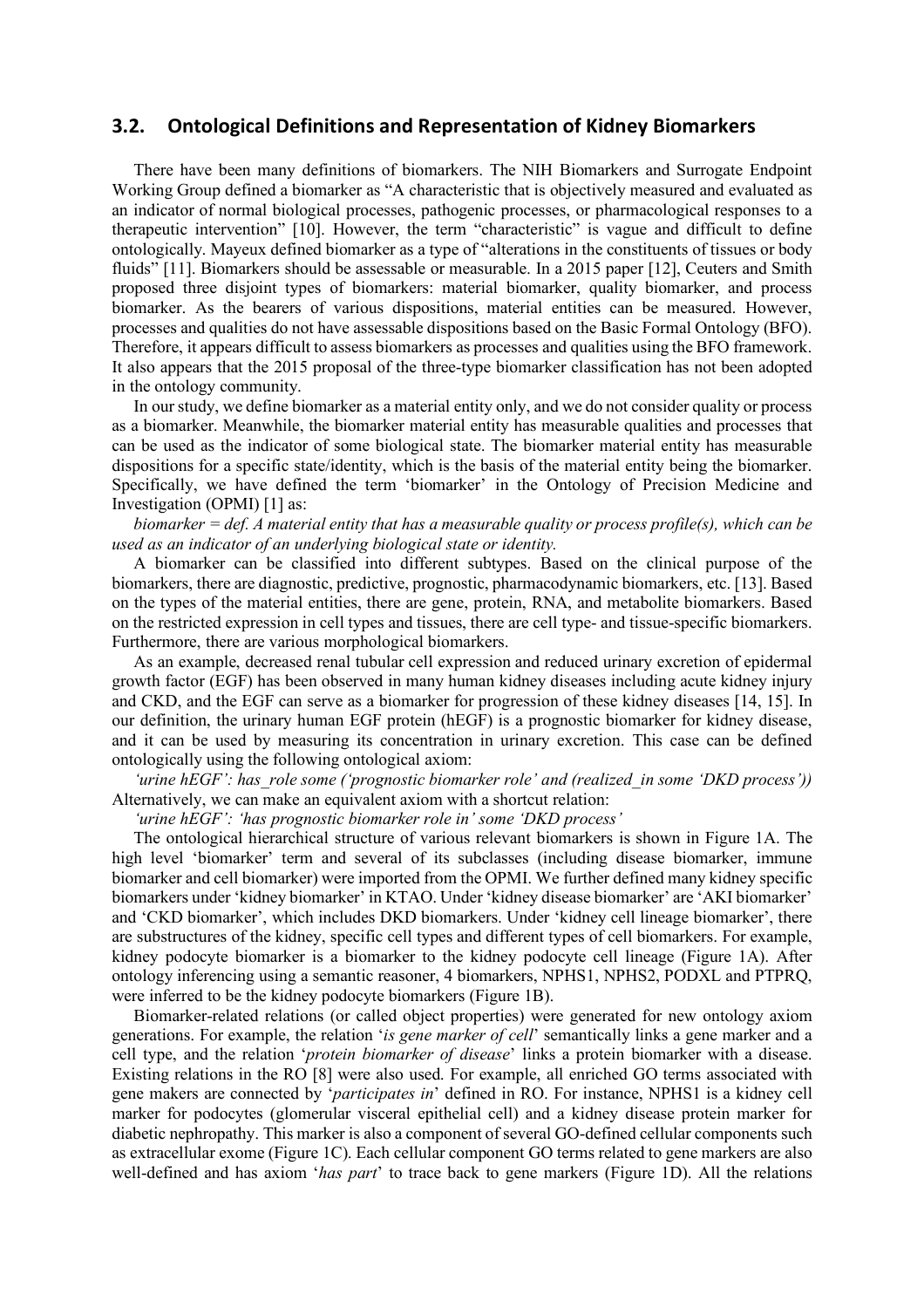between biomarkers with disease, with cell type and with GO terms are incorporated into KTAO. In total, there are 37 new relations between biomarkers and DKD, 107 between biomarkers with cell types, and over hundreds of new relations between biomarkers and GO terms.



**Figure 1. Ontological hierarchy and representation of biomarker axioms in KTAO**. A) Hierarchical structure of different kinds of biomarkers in KTAO. B) After reasoning, the markers that belong to this classification of biomarkers. C) Example of biomarker representation. D) Example of associated GO terms representation.

# **3.3. KTAO-based Analysis and Query of Kidney Biomarkers**

Based on our DAVID GO term enrichment analysis, 61 GO terms were enriched in kidney cell biomarkers, and 41 GO terms were enriched for DKD protein markers. Nine GO terms, including 5 cellular component (CC) terms and 4 biological process (BP) terms, were found to be shared between these cell biomarkers and DKD biomarkers (Table 1). Our analysis identified large numbers of gene markers located in extracellular space, extracellular region, extracellular exosome, and cell surface (Table 1), indicating that the gene markers for both cell types and diabetic kidney diseases are more likely to involve in extracellular and cell surface structures.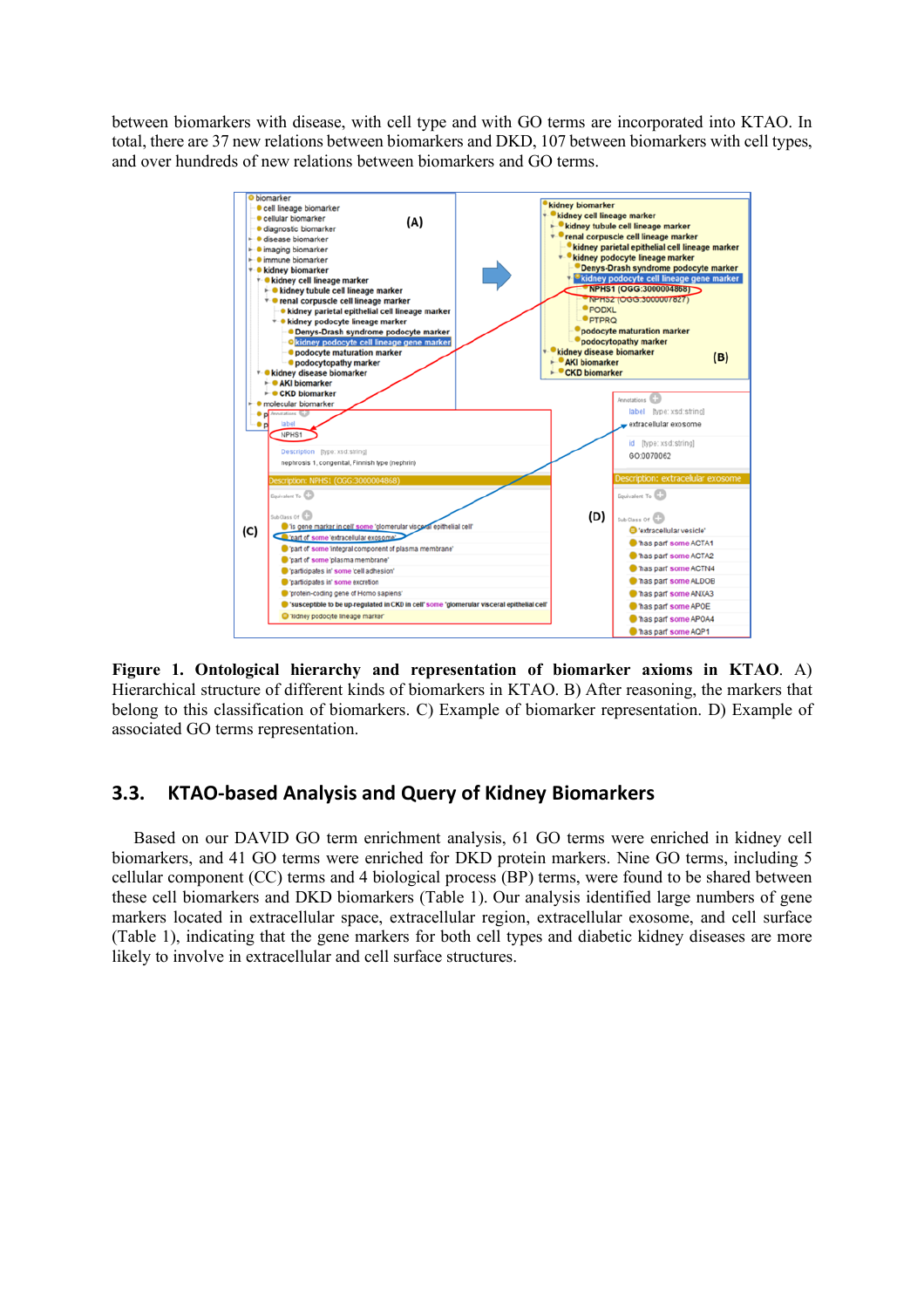| DL query:                                                                                                             | <b>MEDX</b>         |  |  |  |  |
|-----------------------------------------------------------------------------------------------------------------------|---------------------|--|--|--|--|
| Query (class expression)                                                                                              |                     |  |  |  |  |
| ('part of' some 'extracellular exosome')<br>and ('is gene marker in cell' some 'glomerular visceral epithelial cell') |                     |  |  |  |  |
| Add to ontology<br>Execute<br>-------------------------                                                               |                     |  |  |  |  |
| Query results                                                                                                         |                     |  |  |  |  |
| Subclasses (3 of 4)                                                                                                   | <b>Query for</b>    |  |  |  |  |
| NPHS1 (OGG:3000004868)                                                                                                | Direct superclasses |  |  |  |  |
| NPHS2 (OGG:3000007827)                                                                                                | □ Superclasses      |  |  |  |  |
| <b>PODXL</b>                                                                                                          | Equivalent dasses   |  |  |  |  |
|                                                                                                                       | Direct subclasses   |  |  |  |  |
|                                                                                                                       | <b>▽ Subclasses</b> |  |  |  |  |
|                                                                                                                       | <b>Instances</b>    |  |  |  |  |

**Figure 2. Example of DL-query.** This query identifies 3 biomarkers that are podocyte biomarkers, and also part of extracellular exosome. The DL-query was performed in Protégé-OWL editor. ELK reasoned was used to perform the reasoning before the query was conducted.

The knowledge represented in KTAO can be interpretable by computers and reasoned with methods such as DL-query or SPARQL query. For example, we performed a DL query on KTAO to identify those biomarkers that are the biomarkers for podocytes (i.e., glomerular visceral epithelial cells), and meanwhile they are located in the extracellular exosome (Figure 2). Three axioms were queried together in this query example. Genes NPHS1, NPHS2, and PODXL were identified (Figure 2).

|            | -                     |               |               |           | . .         |
|------------|-----------------------|---------------|---------------|-----------|-------------|
| GO ID      | <b>Term Label</b>     | <b>Type</b>   | # cell marker | # disease | # of common |
|            |                       |               |               | marker    | genes       |
| GO:0005576 | extracellular region  | <sub>CC</sub> | 34            | 29        | 2           |
| GO:0005615 | extracellular space   | <sub>CC</sub> | 37            | 27        | 2           |
| GO:0070062 | extracellular exosome | <sub>CC</sub> | 56            | 18        | 3           |
| GO:0006955 | immune response       | <b>BP</b>     | 17            | 8         |             |
| GO:0005578 | proteinaceous         | <sub>CC</sub> | 9             | 6         |             |
|            | extracellular matrix  |               |               |           |             |
| GO:0006954 | inflammatory response | <b>BP</b>     | 13            | 7         | 0           |
| GO:0001666 | response to hypoxia   | <b>BP</b>     | 8             | 7         | 1           |
| GO:0071356 | cellular response to  | <b>BP</b>     | 6             | 5         | 0           |
|            | tumor necrosis factor |               |               |           |             |
| GO:0009986 | cell surface          | <sub>CC</sub> | 21            |           | 1           |

**Table 1 Common Gene Ontology terms for gene or protein markers of kidney cell types and DKD**

# **4. Discussion**

In this paper, we systematically collected and annotated various biomarkers for regular kidney cells as well as for DKD, and ontologically represented these kidney biomarkers in KTAO. Such ontological representation provides standardized computer-interpretable knowledge representation and supports automated semantic queries and data analyses of kidney biomarkers. And the ontological representation can serve as a knowledge base and be used to compare and analyze the results from high throughput omics studies, supporting kidney diseases diagnosis, mechanisms study and rational treatment design. In addition, the KTAO representation can be incorporated into our KPMP web application development for more advanced browsing, reasoning, and data analysis.

The systematical and logical KTAO representation of the biomarker types, biomarker locations, and their involving biological processes supports integrative analysis of the biomarkers. We can systematically find those biomarker-associated cellular components or biological processes and inspect potential mechanisms of actions of these biomarkers in normal kidney functions or disease formation. For example, NPHS1 is a gene marker for DKD, and it is a kidney podocyte-specific marker, and it can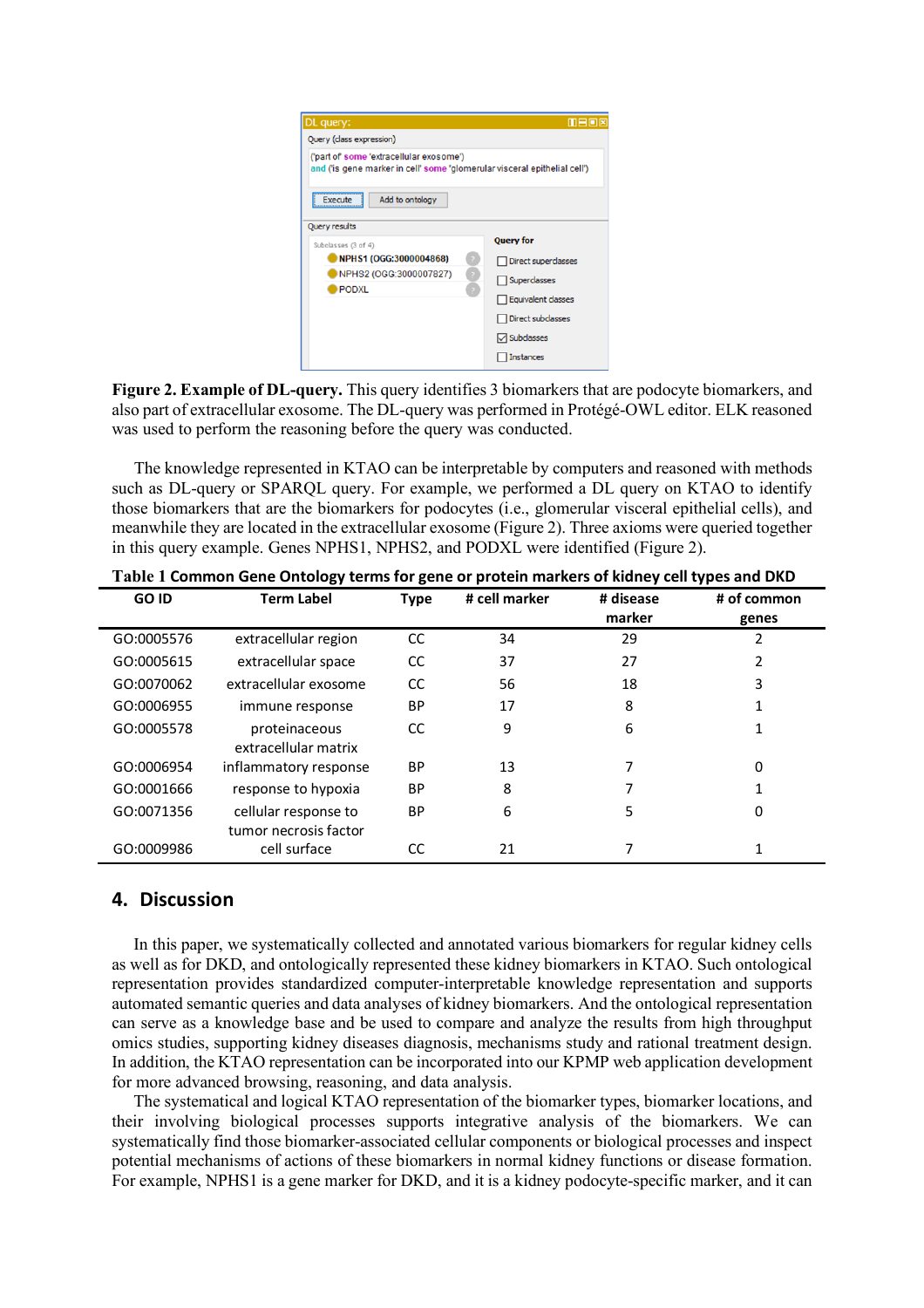be found in extracellular exosomes. Detection of NPHS1 in podocytes may be a potential sign of DKD, and we can also infer that NPHS1 play important role in cell junctions. Some of the disease markers may also be potential drug targets for DKD treatment. To facilitate such analysis, we may develop new models and representation of the drug-biomarker associations in KTAO.

Admittedly, this work has limitation and further study is going on. Due to the time restriction, only a small number of papers were reviewed and used. Further literature mining is necessary to identify and annotate more kidney biomarkers. Our future work includes the expansion of the kidney biomarker presentation to include more inclusive biomarkers for DKD, and additionally for other types of CKD and AKI. We will also include other types of biomarkers such as RNA and metabolite markers. We welcome researchers interested in the topic to participate in the community-based KTAO development and its applications.

#### **5. Conclusion**

Kidney biomarkers are critical to the fundamental study of kidney functions and disease development. In this study, we started with 150 cell gene markers and 38 DKD protein markers, analyzed and incorporated them into the KTAO. Nine enriched Gene Ontology terms were identified in these two groups of biomarkers. These DKD gene markers and their associations with different kidney cell types, cellular components and biological processes were systematically represented in KTAO. A DL-query demonstrated the KTAO support for computer-assisted reasoning and query. Overall, our ontological knowledge representation facilitates systematic kidney biomarker standardization, integration, and analysis.

### **6. Acknowledgements**

This project is supported by the following KPMP grants from the NIDDK: U2C DK114886, UH3DK114861, UH3DK114866, UH3DK114870, UH3DK114908, UH3DK114915, UH3DK114926, UH3DK114907, UH3DK114920, UH3DK114923, UH3DK114933, and UH3DK114937, and HuBMAP consortium grant U54HL145608 funded by the NIH. This work is also partially supported by George M. O'Brien Michigan Kidney Translational Core Center, funded by NIH/NIDDK grant 2P30-DK-081943, and The Nephrotic Syndrome Rare Disease Clinical Research Network (NEPTUNE). NEPTUNE is part of the Rare Diseases Clinical Research Network (RDCRN), which is funded by the National Institutes of Health (NIH) and led by the National Center for Advancing Translational Sciences (NCATS) through its Office of Rare Diseases Research (ORDR). NEPTUNE is funded under grant number U54DK083912 as a collaboration between NCATS and the National Institute of Diabetes and Digestive and Kidney Diseases (NIDDK). Additional funding and/or programmatic support for this project has also been provided by the University of Michigan, NephCure Kidney International and the Halpin Foundation. All RDCRN consortia are supported by the network's Data Management and Coordinating Center (DMCC) (U2CTR002818). Funding support for the DMCC is provided by NCATS and the National Institute of Neurological Disorders and Stroke (NINDS).

### **7. References**

- [1] E. Ong, L. L. Wang, J. Schaub, J. F. O'Toole, B. Steck, A. Z. Rosenberg, et al., Modelling kidney disease using ontology: insights from the Kidney Precision Medicine Project, Nat Rev Nephrol, Sep 16 2020.
- [2] T. M. El-Achkar, M. T. Eadon, R. Menon, B. B. Lake, T. K. Sigdel, T. Alexandrov, et al., A multimodal and integrated approach to interrogate human kidney biopsies with rigor and reproducibility: guidelines from the Kidney Precision Medicine Project, Physiol Genomics, vol. 53, pp. 1-11, Jan 1 2021.
- [3] K. Borner, S. A. Teichmann, E. M. Quardokus, J. Gee, K. Browne, D. Osumi-Sutherland, et al., Anatomical Structures, Cell Types, and Biomarkers Tables Plus 3D Reference Organs in Support of a Human Reference Atlas, bioRxiv, 2021.